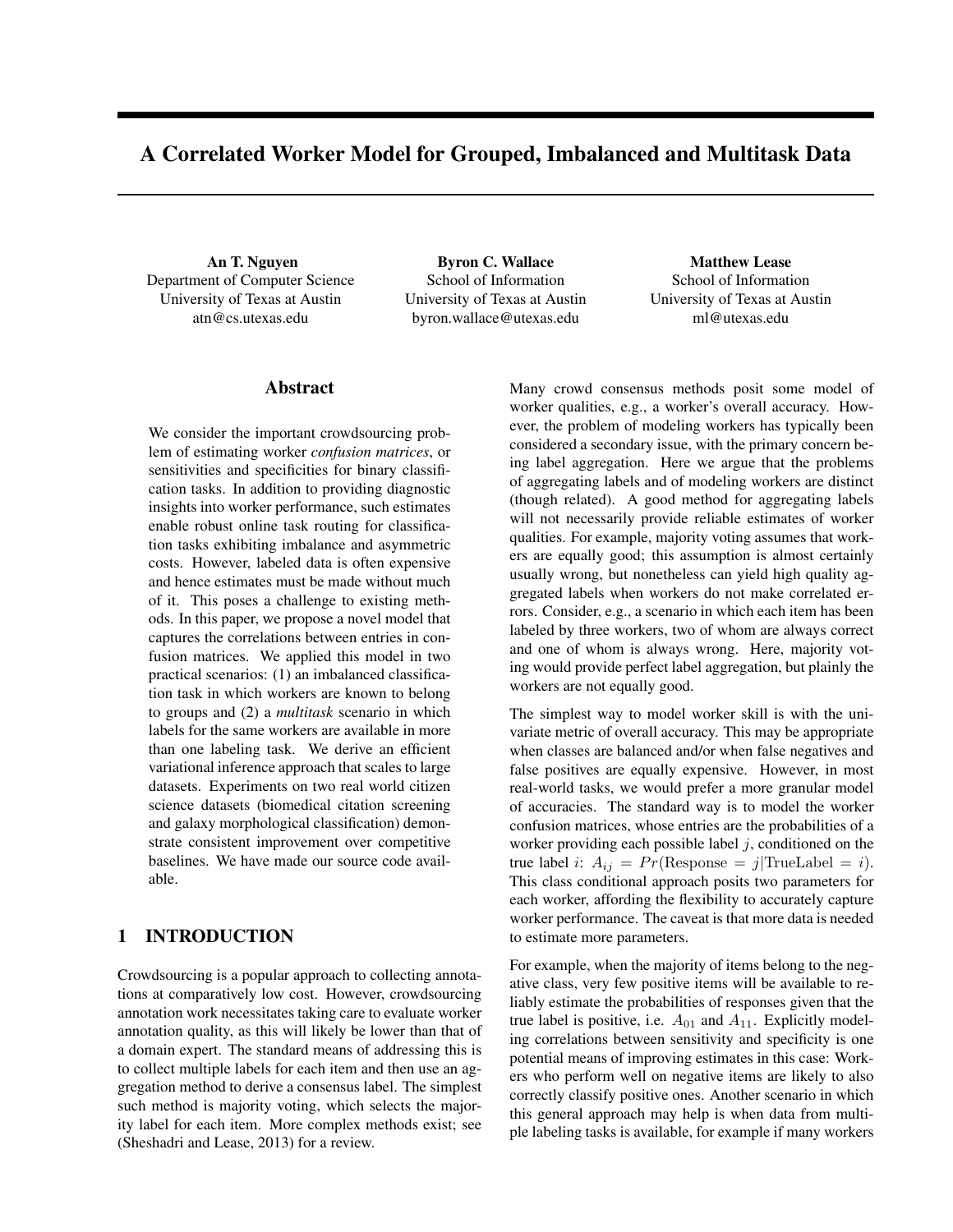who performed a text classification task come back to work on a new image classification task. In such scenarios, we might expect a worker who does well on one task to also be likely to do so on the other.

Specific contributions of this work are as follows.

- Taking inspiration from previous work in modeling medical diagnostic test (Dahabreh et al., 2012; Reitsma et al., 2005), we propose modeling the correlation between worker sensitivity and specificity. A natural property of our model is the assumption that workers belong to one or more groups, each with its own mean sensitivity and specificity. Intuitively, these means allow us 'back-off' to group-level quality estimates when data from a specific worker is sparse.
- We extend our idea to model the correlations of the workers across multiple labeling tasks. This allows us to *transfer knowledge of worker quality from a task with more data to one with less*.
- We introduce an efficient variational method to scale parameter estimation to handle large data.

We are unaware of any previous work on using correlations to improve estimates of worker confusion matrices nor a generative model of worker performance in multiple tasks.

## 2 RELATED WORK

Dawid and Skene (1979) presented the classic crowd consensus model in which each item corresponds to a hidden 'true label' variable and each worker is modeled by a confusion matrix of class-conditional label probabilities. Raykar et al. (2010); Kim and Ghahramani (2012); Liu and Wang (2012) all presented Bayesian extensions, placing priors on the worker confusion matrices. Unique amongst this prior work, Liu and Wang (2012) emphasized getting good estimates of the confusion matrices to gain diagnostic insights into worker performance, while the other two focus on recovering the true labels and building a good classifier. Recently, Lakkaraju et al. (2015) further extended the model by clustering workers and items based on their features. Although very effective compared to Liu and Wang (2012)'s Hybrid Confusion approach, demographic features such as worker age, education or job are not always available, e.g., on Amazon Mechanical Turk.

The idea of detecting latent groups and communities of similar workers has been studied previously (Simpson et al., 2013), and incorporated into a generative model to improve the aggregated labels (Venanzi et al., 2014). By contrast, here we consider exploiting *known* worker groups, when such information is available, to improve our confusion matrix estimates.

While modeling individual confusion matrices is the most common approach to annotator modeling, recent work has

also explored other strategies. Kajino et al. (2012)'s multitask formulation views each worker as a learning task. Bi et al. (2014) models each worker as a classifier, whose parameters deviate from the true parameters. While these methods have been shown to outperform the 'Two Coin' model (Raykar et al., 2010) for the task of label aggregation, they unfortunately do not provide direct estimates of worker sensitivity and specificity.

In terms of inference and learning algorithms, Dawid and Skene (1979) and Raykar et al. (2010) both used the Expectation-Maximization (EM) algorithm (Dempster et al., 1977) while Liu and Wang (2012) used Gibbs sampling. Variational inference has also been applied and shown to perform well for crowdsourcing models (Liu et al., 2012).

## 3 METHODS

We now present the details of our probabilistic graphical model, including details of representation, inference and learning (Koller and Friedman, 2009). We first define a joint probability model over all observed and hidden variables of interest, conditioned on the parameters. In Section 3.2, we present our inference method, which involves an efficient variational algorithm. This estimates the distribution over the hidden variables, assuming the parameters are known. In Section 3.3, we present an EM approach to learn the parameters from data. Finally, we extend our approach to the multitask setting in section 3.4.

#### 3.1 MODEL

We assume that each worker has a latent sensitivity and specificity, and that these two quantities are correlated. This assumption has similarly been made in medicine for estimating diagnostic test performance (Dahabreh et al., 2012). Following this work, we explicitly model the correlation between sensitivity and the false positive rate (FPR) (=1− specificity).

Let  $Z_i$  be the (potentially unobserved) true label for instance i and  $L_{ij}$  be the label provided for i by worker j. We then model worker j using two hidden variables,  $U_j$ and  $V_j$ , these capture transformations of worker sensitivity and FPR, and are assumed to be drawn from a bivariate normal with a covariance matrix to be estimated.

More precisely, the generative process is as follows:

$$
U_j, V_j \sim \mathcal{N}(\mu, C) \tag{1}
$$

$$
Z_i \sim \text{Ber}(\theta) \tag{2}
$$

$$
L_{ij}|Z_i = 1 \sim \text{Ber}(\mathcal{S}(U_j))
$$
\n(3)

$$
L_{ij}|Z_i = 0 \sim \text{Ber}(\mathcal{S}(V_j))
$$
\n(4)

 $Ber(p)$  is the Bernoulli distribution with parameter p en-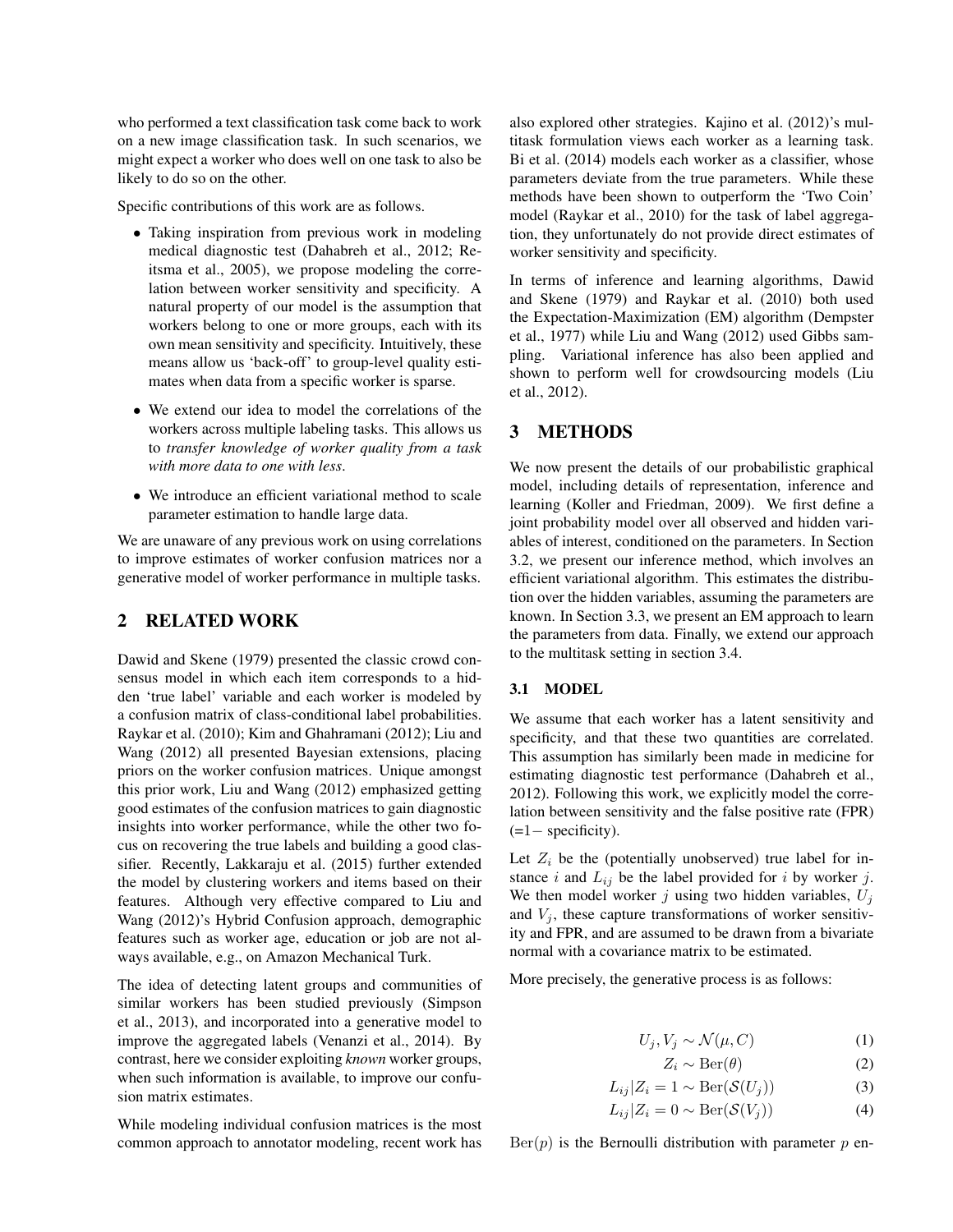coding the probability of the variable taking the value 1.  $\mathcal{N}(\mu, C)$  is the bivariate Normal distribution with mean vector  $\mu$  and covariance C: the correlation between U and  $V$  is thus modeled by the off-diagonal entries in  $C$  (C is symmetric; the two off-diagonal entries are equal).  $S$  is the Sigmoid function:  $S(x) = 1/(1 + \exp(-x))$ , which maps real numbers to the interval [0, 1].  $U_i$  and  $V_i$  are thus the logit-transformed sensitivities and FPRs of workers (the logit function is the inverse of the sigmoid fuction).

Note that  $\mu$  and C are group-level parameters, capturing expected sensitivity and FPRs across all workers. Thus ours may be viewed as a 'fixed effects' model (Hedges, 1994) of worker quality, as we assume individual worker parameters are drawn from a shared parent distribution. This is in contrast to much of the previous work on this task, which has often modeled individuals independently (although there have been exceptions to this, e.g., Liu and Wang (2012)). In one scenario we assume that workers belong to distinct groups: experienced workers and novices. We also assume that we know *a priori* to which groups workers belong. In this case we fit separate models for each group, deriving corresponding distinct estimates for mean sensitivities and FPRs (and covariances).

Taking a Bayesian view, one may place priors on the shared variables  $\mu$ , C and  $\theta$ . However this increases model complexity and introduces the need to specify appropriate priors. Intuitively, these parameters are informed by all or most of the items in the dataset, and we should therefore have considerably less uncertainty around our estimates of them, compared to the hidden variables  $Z, U$  and  $V$  (which are informed by one or a small number of items).

Putting the components together, the unnormalized joint posterior of our model has the form:

$$
P(U_{1..m}, V_{1..m}, Z_{1..n}, L) = \prod_{j=1}^{m} \mathcal{N}(U_j, V_j | \mu, C)
$$

$$
\prod_{i=1}^{n} \text{Ber}(Z_i | \theta) \prod_{Z_i=1} \text{Ber}(L_{ij} | \mathcal{S}(U_i)) \prod_{Z_i=0} \text{Ber}(L_{ij} | \mathcal{S}(V_i))
$$
(5)

Where we are denoting the number of workers by  $m$  and the number of items by  $n$ .

#### 3.2 INFERENCE

We aim to recover the posterior distribution of all of the hidden variables given worker labels:  $p(U_{1..m}, V_{1..m}, Z_{1..n}|L)$ . Unfortunately, evaluating this analytically is intractable. One possibility is instead to perform approximate inference via sampling methods such as Markov chain Monte Carlo (MCMC). However, practical implementations of MCMC, such as BUGS



Figure 1: The Factor Graph of our model. Circles represent random variables (shaded variables are observed), squares depict factors, diamonds are deterministic mappings, edge endpoints  $(\mu, C, \theta)$  are parameters, plates denote repetitions, dotted plates are gates (in this case, the value of  $Z$ is used to select which one of the two  $S(U)$  and  $S(V)$  is used as the parameter for the Bernoulli distribution.

(Spiegelhalter et al., 1995) and PyMC (Patil et al., 2010), do not scale to large datasets, rendering this approach infeasible for our application.

We therefore propose a novel variational inference algorithm for the model specified above. Variational approaches (Wainwright and Jordan, 2008) aim to approximate the true posterior  $p$  via a simpler distribution over the same variables:  $q(u_{1..m}, v_{1..m}, Z_{1..n})$ . The idea is to make  $q$  'close' to  $p$  by minimizing the Kullback-Leibler (KL) divergence between the two, i.e.,  $\mathbb{KL}(q||p)$ . By minimizing this divergence, we are maximizing a lower bound on the data log likelihood.

A typical strategy in variational inference is to make the *mean field* assumption, i.e., assume that q neatly factorizes:

$$
q(U_{1..m}, V_{1..m}, Z_{1..n}) = \prod_{j=1}^{m} q(U_j)q(V_j) \prod_{i=1}^{n} q(Z_i)
$$
 (6)

where each distribution  $q$  on the right hand side is over one hidden variable (disambiguated by the argument), and has the form:

$$
q(U_j) = \mathcal{N}(\tilde{\mu}_{uj}, \tilde{\sigma}_{uj}^2)
$$
 (7)

$$
q(V_j) = \mathcal{N}(\tilde{\mu}_{vj}, \tilde{\sigma}_{vj}^2)
$$
 (8)

$$
q(Z_i) = \text{Ber}(\tilde{\theta}_i)
$$
 (9)

Here  $\{\tilde{\mu}_{uj}, \tilde{\sigma}_{uj}^2, \tilde{\mu}_{vj}, \tilde{\sigma}_{vj}^2 | j = 1...m\}$  and  $\{\tilde{\theta}_i | i = 1...n\}$ are the variational parameters that should be selected to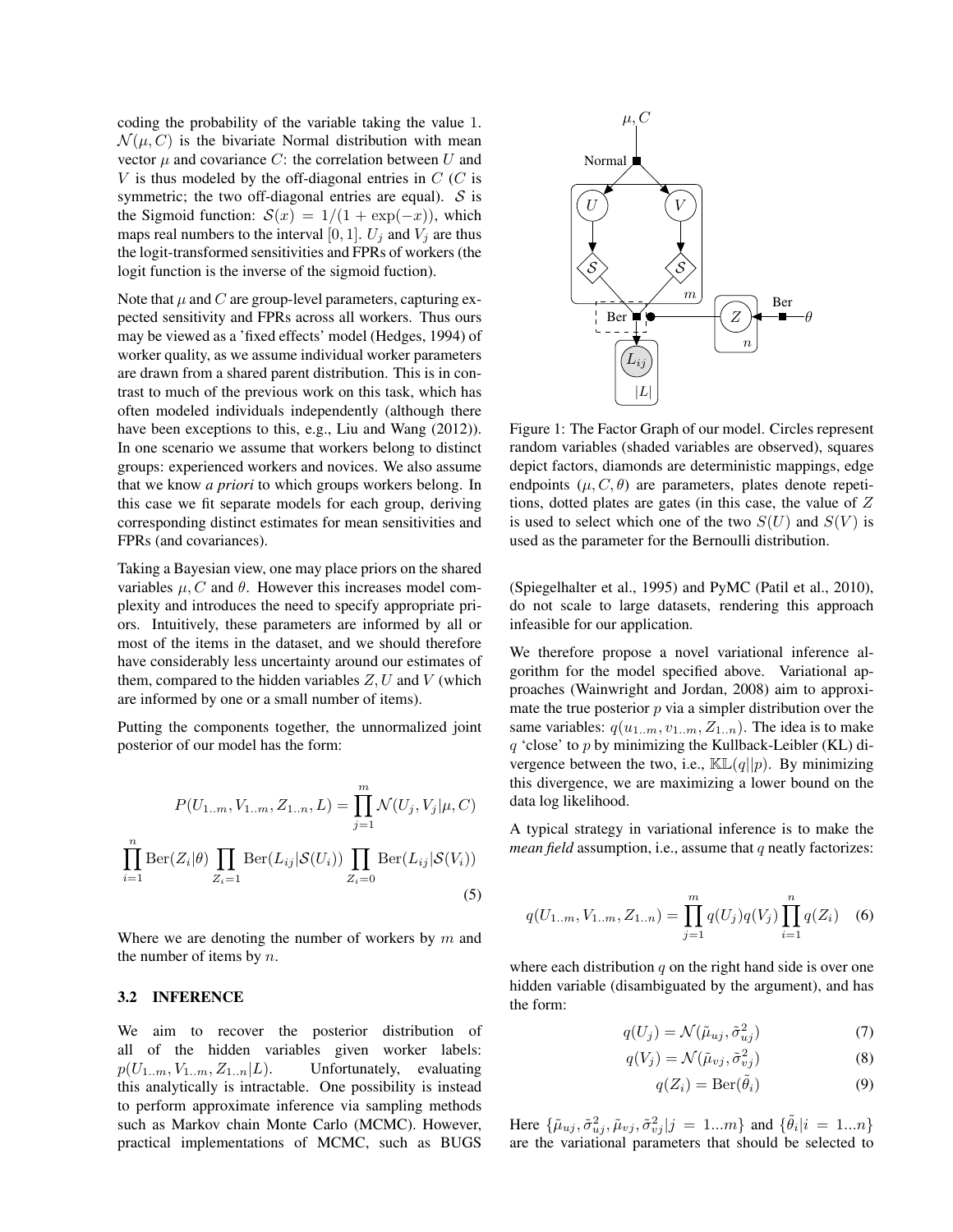minimize  $\mathbb{KL}(q||p)$ . This optimization problem can be solved via coordinate descent by updating each factor distribution while keeping all others fixed. The general mean field update for a vector  $X$  of hidden variables has the form:

$$
q^*(X_i) \propto \exp\{\mathbb{E}_{-q_i} \log P(X)\}\tag{10}
$$

 $P(X)$  is the unnormalized posterior (here, Equation 5) and  $E_{-q_i}$  is the expectation with respect to all variables except  $X_i$ . By this equation, we can update  $q(X_i)$  by making changes to its variational parameters. The equation updates our estimate over a variable based on the current belief over its neighbors (terms involving other variables are absorbed into the constant). Adapting this general form to our model, we can derive the following update equations:

$$
q^*(Z_i = 1) \propto \exp\left\{\log \text{Ber}(1|\theta) + \sum \mathbb{E}_{U_j \sim q(U_j)} \log \text{Ber}(L_{ij}|\mathcal{S}(U_j))\right\}
$$
(11)

$$
q^*(Z_i = 0) \propto \exp\left\{\log \text{Ber}(0|\theta) + \sum \mathbb{E}_{V_j \sim q(V_j)} \log \text{Ber}(L_{ij}|\mathcal{S}(V_j))\right\}
$$
(12)

$$
q^*(U_j) \propto \exp\left\{\mathbb{E}_{V_j \sim q(V_j)} \log \mathcal{N}(U_j, V_j | \mu, C) + \sum q(Z_i = 1) \log \text{Ber}(L_{ij} | \mathcal{S}(U_j))\right\}
$$
(13)

$$
q^*(V_j) \propto \exp\left\{\mathbb{E}_{U_j \sim q(U_j)} \log \mathcal{N}(U_j, V_j | \mu, C) + \sum q(Z_i = 0) \log \text{Ber}(L_{ij} | \mathcal{S}(V_j))\right\}
$$
(14)

We have elided indices in summations above for brevity. The sums in Equations 11 and 12 are over all of the workers that have provided labels for item  $i$ . The sums in Equation 13 and 14 are over all of the items that worker  $j$  has labeled. Recall that in Inference, the parameters  $\mu$ ,  $C$  and  $\theta$  are assumed to be known.

Intuitively, Equations 11 and 12 consider item  $i$  and update our approximation of the posterior over  $Z_i$  by taking into account the prior  $\theta$  and evidence from all of the worker labels provided for the item. Equation 13 concerns the (logittransformed) sensitivity estimate for worker  $j$ , taking into account the bivariate Normal and the current approximation over the logit-transformed FPR  $V_j$ . The approximation is further updated using all of the items worker  $j$  has labeled, with respect to the current approximation over the true label  $Z_i$  of each. Equation 14 can be interpreted similarly, although here we consider the logit-transformed FPR estimate for worker j.

Although the update equations are available, evaluating them is difficult due to the model being non-conjugate. We thus applied Laplace Variational Inference (Wang and Blei, 2013), to directly approximate these equations. We first let  $T_j = \begin{pmatrix} U_j \\ V_j \end{pmatrix}$  $V_j$ ) to treat  $U_j$  and  $V_j$  as a single variable and let  $f(T_j)$  be the exponent in their update equation:

$$
f(T_j) = \log \mathcal{N}(T_j | \mu, C) +
$$

$$
\sum q(Z_i = 1) \log \text{Ber}(L_{ij} | \mathcal{S}(U_j)) +
$$

$$
\sum q(Z_i = 0) \log \text{Ber}(L_{ij} | \mathcal{S}(V_j))
$$
(15)

By using a Laplace approximation on  $f$ , we can derive the approximate update for  $U_j$  and  $V_j$ :

$$
q^*(T_j) \propto \exp(f(T_j)) \approx \mathcal{N}\left(\widehat{T}_j, \nabla^2 f(\widehat{T}_j)^{-1}\right) \tag{16}
$$

where  $\widehat{T}_j$  is the maximum of  $f(T_j)$ , can be found by numerical optimization, and the Hessian matrix  $\nabla^2 f(T_i)$  can be derived analytically by using the result:

$$
\nabla^2 \log \mathcal{N}(T|\mu, C) = C^{-1}(T - \mu)(T - \mu)^T C^{-1} - C^{-1}
$$
\n(17)

For the variable  $Z_i$ , the expectations in their update equations (11 and 12) can also be approximated similarly, for example, let  $g(u) = \log S(u)$ , we have

$$
\mathbb{E}_{u \sim \mathcal{N}(\mu,\sigma)} g(u) \approx g(\mu) + \frac{1}{2}g''(\mu)\sigma \tag{18}
$$

Again, the second derivative  $g''$  can be derived analytically:

$$
g''(u) = -e^u/(1+e^u)^2 \tag{19}
$$

The inference procedure initializes the variational distribution  $q$  at some value and then applies the update equations iteratively until convergence. In our implementation, we iterate until the average changes in the variational parameters is less than 0.01. To initialize the means of  $q(U_i)$ ,  $q(V_i)$  and  $q(Z)$ , we use majority voting. To initialize the variance of  $q(U_i)$  and  $q(V_j)$ , we make use the Beta distribution. For example, suppose majority voting predicts that worker  $j$  has provided  $a$  True Positives and  $b$  False Negatives so that his sensitivity can be estimated as  $a/(a + b)$ . We initialize the variance  $\tilde{\sigma}_{uj}$  of the logit-transformed sensitivity  $U_i$  as the logit-tranformed variance of  $Beta(a, b)$ , which intuitively gives a smaller variance for workers who have provided more labels.

#### 3.3 LEARNING

We consider  $\mu$ , C and  $\theta$  as parameters to be learned from data. The learning algorithm is a simple application of EM. In the E step, we perform variational inference to estimate the posterior over the hidden variable, given all of the the workers' labels. In the M step, we maximize the parameters  $\mu$ , C and  $\theta$  under that posterior distribution. For the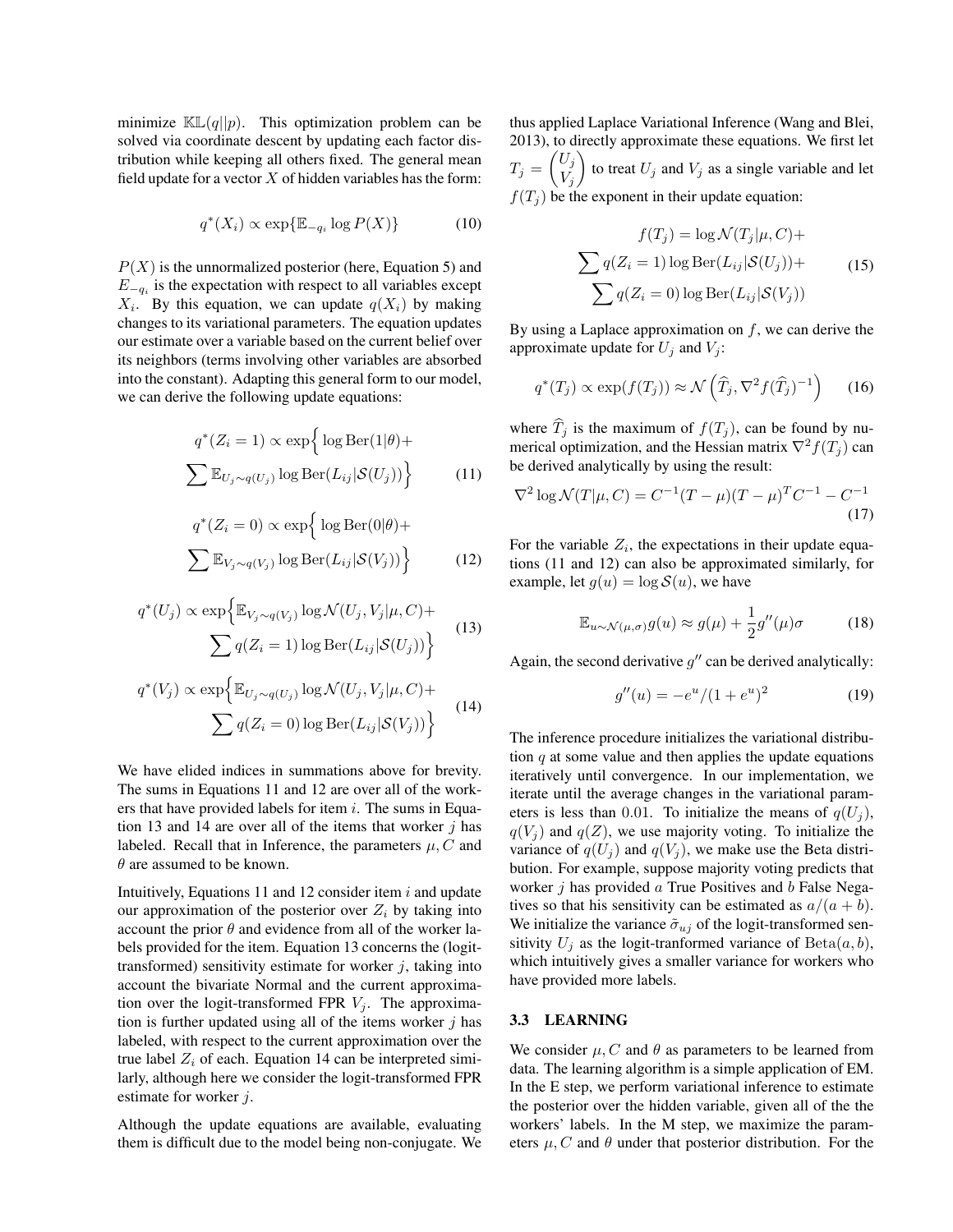

Figure 2: The Factor Graph highlights the extension to two tasks from the single task model in Figure 1.

parameters  $\mu$  and  $C$ , the expected sufficient statistics (with respect to the variational distribution) can be evaluated:

$$
\mathbb{E}(U_j) = \tilde{\mu}_j \tag{20}
$$

$$
\mathbb{E}(U_J^2) = \tilde{\mu}_{uj}^2 + \tilde{\sigma}_{uj}^2 \tag{21}
$$

$$
\mathbb{E}(U_J V_J) = \tilde{\mu}_{uj} \tilde{\mu}_{vj} \tag{22}
$$

and then plugged into an estimator of multivariate Normal mean and covariance. For  $\theta$ , it is simply set to the expected proportion of positive items, which is the average of  $\{\tilde{\theta}_i | i = 1...n\}.$ 

#### 3.4 MULTITASK MODEL

In addition to exploiting correlations between worker sensitivities and FPRs, our model can easily accommodate other sorts of worker performance correlations. For example, in this section we show that the same model can be adopted to capitalize on correlated performances across related labeling tasks. Specifically, we assume that workers have different sensitivities and FPRs in different tasks but that these values are correlated across tasks. Let  $U_1, V_1, U_2, V_2$ be the logit-transformed sensitivities and FPRs in the first and second task. These are assumed to be generated from a four-dimensional Normal distribution:

$$
\begin{pmatrix} U_1 \\ V_1 \\ U_2 \\ V_2 \end{pmatrix} \sim \mathcal{N} \left( \mu, C = \begin{pmatrix} A & X \\ X^T & B \end{pmatrix} \right) \tag{23}
$$

where A, B and X are  $2\times 2$  matrices. A and B are the intratask covariance matrices. X models the correlations across tasks, for instance  $X_{11}$  is the correlation between  $U_1$  and  $U_2$ .  $X_{11} > 0$  means that a worker with high sensitivity in the first task is likely to have high sensitivity in the second task. Our idea is that each task has its own mean sensitivity and specificity to represent its difficulty. On the other hand, the covariance matrix  $C$  represents how these sensitivites and specificities in two tasks are correlated. Figure 2 is an illustration. Our inference and learning algorithms can be easily extended to this model.

## 4 EXPERIMENTS

We conducted experiments on two large 'citizen science' datasets to compare our proposed method to baselines. In citizen science, workers volunteer to contribute to science, without financial compensation.

We report the Root Mean Square Error (RMSE) of the predicted worker sensitivities and specificities:

RMSE = 
$$
\sqrt{\frac{1}{m} \sum_{j=1}^{m} (\text{Predicted}_j - \text{True}_j)^2}
$$
 (24)

where  $Predicted_i$  is the sensitivity or specificity of worker *j* that is predicted by a method and  $True<sub>j</sub>$  is the corresponding true value. In practice, a worker true sensitivity and specificity are latent but can be accurately estimated given that the worker have labeled a large number of items and the true labels for those items are available: Sensitivity  $=$  $TP/(TP+FN)$  and Specificity =  $TN/(TN+FP)$  where TP, TN, FP and FN are the number of true (false) positives (negatives) that the worker have labeled. We calculate the sensitivity and specificity estimates using all of the available data and treat those as the true values (or gold standard) for evaluation. Also, to ensure the quality of such gold standard, we only include in our evaluation the workers who have provided labels for at least 5 positives and 5 negatives (on the entire dataset). We note that the methods being evaluated are given a small portion of the dataset and still need to produce good estimates based on very few crowd labels and without access to the true labels. A similar approach to evaluate confusion matrix estimates has been used by Lakkaraju et al. (2015).

#### 4.1 BIOMEDICAL CITATION SCREENING

We consider data from the EMBASE screening project (http://screening.metaxis.com/EMBASE/), which aims to identify reports of randomized controlled trials (RCTs) from EMBASE,<sup>1</sup> a biomedical literature database. The aim is to be comprehensive, thus placing an emphasis on sensitivity. An important property of this dataset is its imbalance: fewer than 5% of the items are positive. Our model aims to improve the estimates of sensitivities using their correlations with specificities (recall that sensitivity is the probability of being correct given a positive, and we expect this estimate to be poor given very few positives). Also, the screening project has relied on a mix of novice volunteer workers and domain experts with associated costs and levels of expertise. Our model can easily exploit such information on two groups of workers by using two different set of parameters ( $\mu$  and C), one for each group. This is a large dataset with 151,224 items and 576 workers. Of

<sup>&</sup>lt;sup>1</sup>RCTs are experiments in which participants are randomized to groups in which individuals are exposed to different interventions; one group is designated as a control.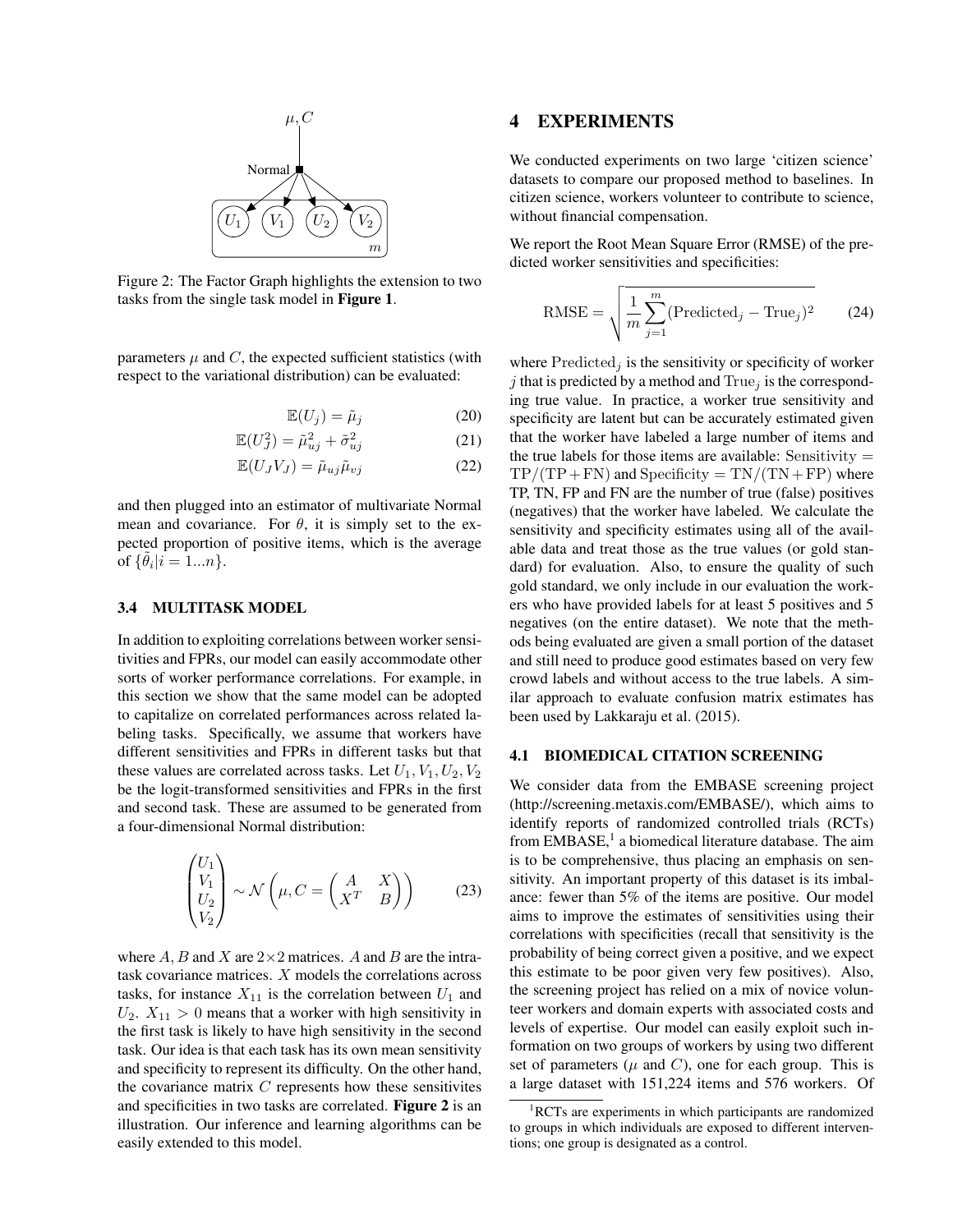

Figure 3: The RMSE in Sensitivity and Specificity with Uniform and Informative Prior of four methods (averaged over 5 runs). DiagCov and FullCov are two variants of our model; their curves *overlap* in (b), (c) and (d).

those workers, 156 have labeled at least 5 positives and 5 negatives and are used for evaluation. The number of labels per workers is generally very skewed: 525 workers (91%) provided less than the average of 603 labels.

We implemented two variants of our method: one with a full covariance matrix (FullCov) and one with a covariance matrix constrained to be diagonal (DiagCov) i.e., entries in the confusion matrices are assumed to be uncorrelated. This allows us to observe how much improvement is due to modeling correlation and how much is from modeling worker groups. We compare these two variants to two baselines: Majority Vote, in which sensitivities and specificities are estimated based on the majority labels, and the *Two Coin* model (without features) due to Raykar et al. (2010, sec. 2.7.4)

We also implemented the *Hybrid Confusion* model by Liu and Wang (2012), which is the same as Two Coin but with inference by Gibbs sampling. Because the results were very similar to Two Coin, we omit these for clarity.

All of the methods are given the same prior or initialized in the same way. The Two Coin model has Beta priors on worker sensitivities and specificities, which can be interpreted as smoothing constants. The same constants are given to Majority Vote to smooth its estimates. Our model has no prior on the parameters  $\mu$  and C but those and the variational parameters are initialized using the outputs from Majority Vote (with smoothing constants). To explore the effect of these worker priors (or initialization), we did experiments with a uniform prior  $(Beta(1, 1)$  as done by Raykar et al. (2010)) and an informative prior  $Beta(4, 1)$ as in Liu and Wang (2012)). The prior on the class propor-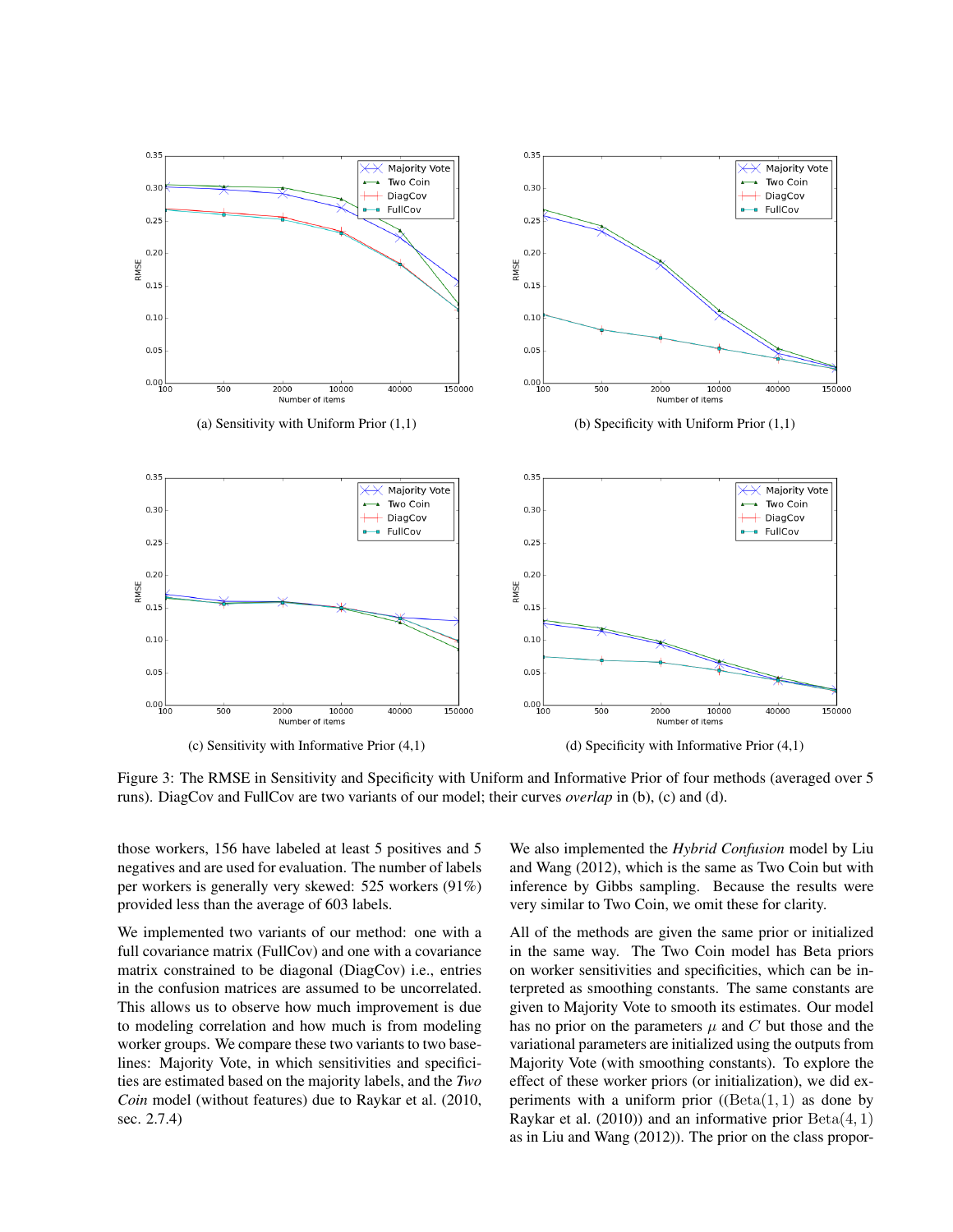|                     | l Items Workers | - LPI          | LPW           |
|---------------------|-----------------|----------------|---------------|
| Task $1 \mid 17862$ | 1242            | $16.8 \pm 3.9$ | $241 \pm 288$ |
| Task 2   $6476$     | 198             | $5.0 \pm 2.1$  | $163 \pm 130$ |
| Task 3   21951      | 681             | $6.7 \pm 3.7$  | $215 \pm 243$ |
| Task 4   21915      | 679             | $6.7 \pm 3.7$  | $215 \pm 243$ |

Table 1: Statistics of four tasks we consider in the Galaxy Zoo 2 dataset, after pre-processing. 'LPI' stands for 'Labels per item' and 'LPW' for 'Labels per worker'. In these columns, we report the means and standard deviations of the number of labels per item (worker).

tion  $\theta$  is always uniform (Beta(1, 1) as done by both).

Figure 3 presents our results with RMSE on the Y-axis and the number of items on the X-axis. We average results over 5 runs, randomly sampling a number of items from the dataset for each. The two plots above are for uniform prior. We see that Two Coin's performance is surprisingly weak while two variants of our model achieve the best performance. On the plot for Sensitivity, we also see some small improvement of FullCov over DiagCov (but significant in our paired t-test). In the plot for Specificity, those two variants have the same performance (the curve for Full-Cov has overwritten the one for DiagCov). This is what we expect since the specificity estimates are for the majority (negative) class and the correlation has little effect given a large number of labels available. Surprisingly, much of the improvement of our method can be attributed to the 'group part' of our model (not the 'correlation part'). As discussed above, the 'group part' provides a 'back off' to the group level estimates when there is not enough data on a worker.

The two plots below show our results for Informative Prior, where all of the methods perform better, as expected. For Sensitivity, Two Coin performs well, slightly better than Majority Vote while comparable to ours for the most part and slightly better than ours for 40, 000 or more items. However, for specificity, it still performs worse than Majority Vote and ours. The difference is probably due to  $Beta(4, 1)$  being a better prior for sensitivity than specificity<sup>2</sup>. This suggests that Two Coin and similarly Hybrid Confusion can perform well but their performance are dependent on good priors. In contrast, our method is robust across different settings of priors. This can probably be explained by the fact that our group level estimates (which play role in 'backing off' sparse workers) are learned from data while Two Coin's priors are set to constants.

### 4.2 GALAXY MORPHOLOGICAL CLASSIFICATION

The Galaxy Zoo 2 dataset (Willett et al., 2013) consists of labels provided by volunteer workers on morphological classification of galaxies. A worker is given an image

of a galaxy and is asked multiple questions. We consider each question to be a labeling task. Specifically in our experiments, we consider the (simplified) first four questions/tasks:

- 1. Is the galaxy smooth or disk-like? If the answer is disk, proceed to task 2, otherwise stop. <sup>3</sup>
- 2. Is the disk viewed edge-on? If the answer is no, proceed to task 3, otherwise stop.
- 3. Is there a bar in the center? Proceed to task 4 regardless of the answer.
- 4. Is there a spiral arm pattern?

Since the tasks have varying difficulties and require varying skills, worker performance in each task can be very different from others, but we can naturally expect some degree of transferability between tasks. We aim to evaluate our multitask model on improving the estimates of worker sensitivities and specificities on a *target task*, given labels on a *source task* (for the same set of workers). We did experiments in two scenarios:

- 1. Conditional Task  $1 \rightarrow$  Task 2: The methods are given all of the labels in Task 1, a portion of labels in Task 2 and must estimate worker sensitivities and specificities in Task 2.
- 2. Independent Task  $3 \rightarrow$  Task 4: The methods are given all of the labels in Task 3, a portion of labels in Task 4 and must estimate worker sensitivities and specificities in Task 4. Here the two tasks are independent, while in the first scenario, Task 2 is asked only when the worker answers 'disk' in Task 1.

We compare our multitask model (*Multi*) to two baselines: *Single*, where only labels in the target task are considered, and *Accum*, where labels from the source task are merged with those from the target task. The Accum baseline is only applicable when the two tasks are questions with the same number of choices and a matching of these choices is available (otherwise the labels could not be merged). Our approach has no such restriction. For both baselines, we used the FullCov variant of our method.

The dataset is extremely large, with nearly 60 million labels for 11 tasks from over 83 thousand workers. We do the following pre-processing to reduce the size of the dataset. (1) We take the first million labels (for all of 11 tasks). (2) For each of the first four tasks, we filter out workers with less than 100 labels and items with less than 3 labels. The statistics of the four tasks after pre-processing are in Table 1. We note that the gold standard worker sensitivities and specificities are estimated from the *entire* dataset (without pre-processing).

 ${}^{2}$ Beta(4, 1) has a mean of 0.8. The true means for sensitivities and specificities are 0.78 and 0.94

<sup>&</sup>lt;sup>3</sup>'Stop' means go to a question we don't consider. This question has a third answer ('star of artifact') which is very rare and we don't consider for simplicity.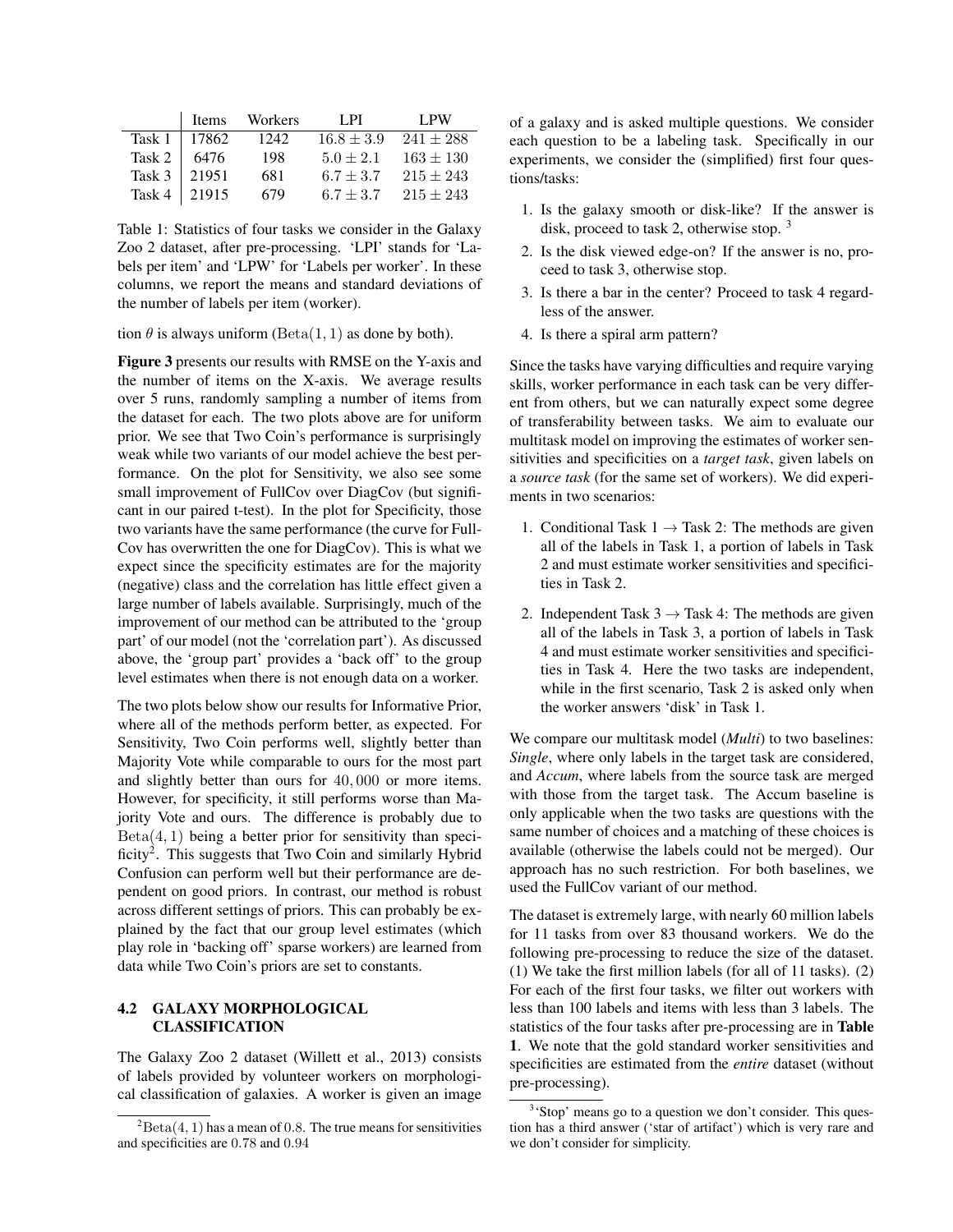

Figure 4: The RMSE against percentage of labels in the target task available of our method compared to two baselines (averaged over 5 runs).

In Figure 4, we report our results. Overall, Accum is surprisingly weak, giving estimates with much higher RMSE than Single. This shows that worker performance in two different tasks are sufficiently different that a naive transfer strategy is unlikely to work.

Compared to the Single baseline, our method has shown improvement for the case when a small percentage of labels in the target task is available. The improvement diminishes when more target task labels are available, as expected. On a close look at their differences, one might notice that the improvement is sometimes quite modest. Looking into the 'true' worker sensitivities and specificities (Figure 5), we found an overall positive correlation between tasks as expected. However, we also observe a surprisingly large number of workers who do better in the source task but worse in the second task (and vice versa). This may be because the tasks are somewhat subjective that the variations

in workers performance are mostly due to their different perception and interpretation. In short, we believe the true multitask correlation plays a role in how much improvement we observe.

To further investigate this, we repeat the same experiments on simulated labels. We note that the purpose of our simulation is to complement, not to replace our results on the real data. The simulated labels are generated by our model from the following parameters:

$$
\mu = \begin{pmatrix} 1.49 \\ -1.45 \\ 2.18 \\ -2.59 \end{pmatrix} C = \begin{pmatrix} 1.80 & 0 & x & 0 \\ 0 & 1.30 & 0 & x \\ x & 0 & 1.06 & 0 \\ 0 & x & 0 & 1.89 \end{pmatrix}
$$

The mean  $\mu$  and the variances in C are set to the empirical estimates in Task 1 and Task 2 while  $x$  is the inter-task correlation and is varied in  $\{0.5, 0.75, 1.0, 1.25\}$ , some posi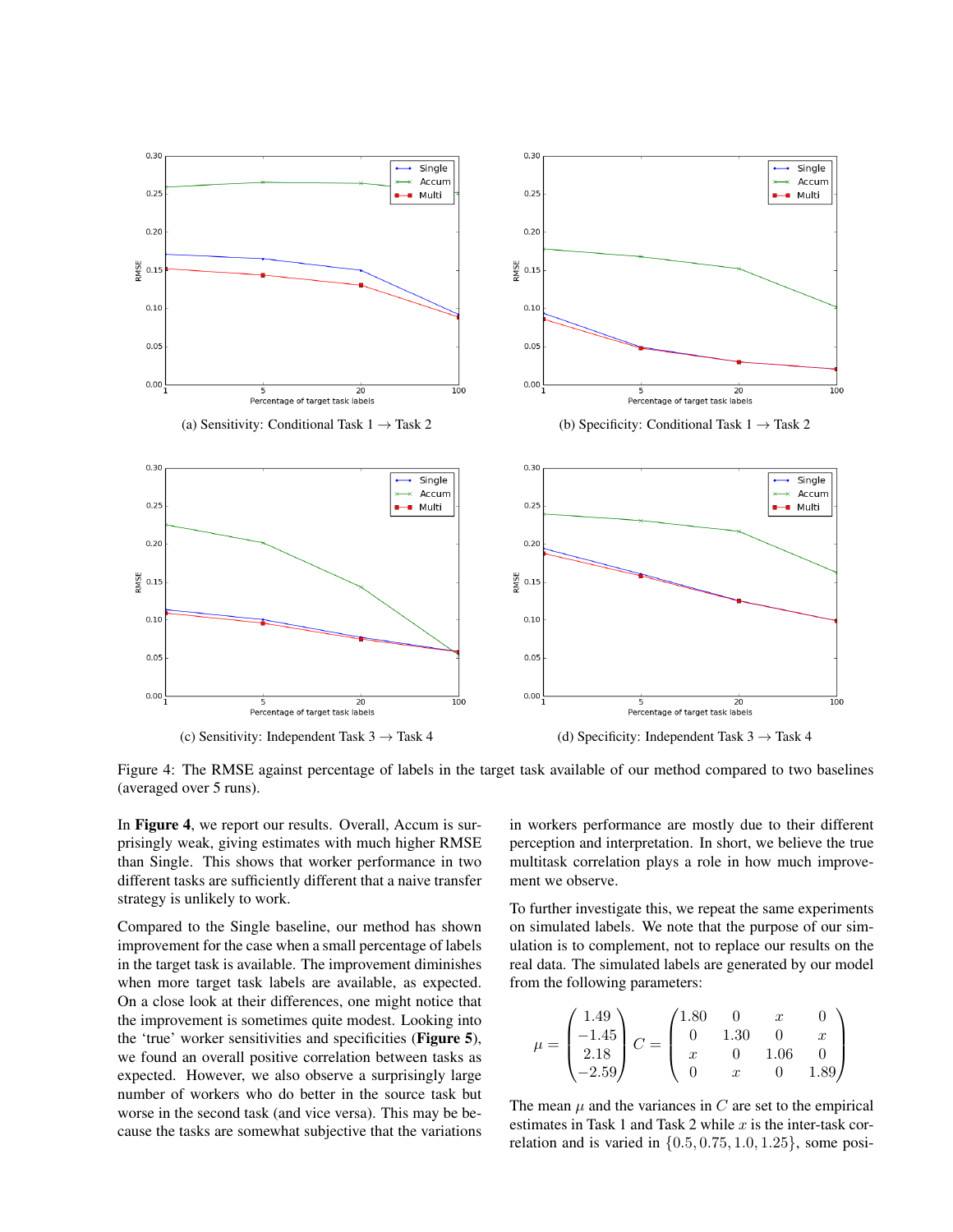tive values in a reasonable range which keep the covariance matrix positive definite. We assume 5000 items in each task and 200 workers. Each item is labeled by 5 randomly selected workers. Figure 6 shows that as the correlation  $x$ increases, we see a greater improvement of Multi over Single. That is, the more correlated the worker performances in different tasks are, the greater the improvement realized by our model.



Figure 5: Worker sensitivities (specificities) in two tasks. Each point is a worker. In (a) and (b), the X-axis is task 1 and the Y-axis is task 2. In (c) and (d), the X-axis is task 3 and the Y-axis is task 4.

## 5 CONCLUSION

We have presented our approach to improve the estimates of worker confusion matrices and reported the results of our experiments on real and simulated data. Our main idea is to exploit the correlations in the matrix entries (sensitivities and specificities) and the knowledge of groups in the workers population. The idea also applies to the case when labels from multiple tasks are available. In all of the cases we consider, our method shows good performance compared to baselines. We have made our source code available<sup>4</sup>. We expect the datasets to be available on request from their owners.

While we have reported on binary classification tasks with no instance-level features, where a confusion matrix reduces to sensitivity and specificity, our approach can be easily generalized. For future work, we will extend our work to categorical tasks, with features when available.

4 https://github.com/thanhan/code-uai16



Figure 6: The RMSE in Sensitivity (averaged over 5 runs) on simulated labels for 4 values of the inter-task correlation  $x$ . The X-axis is the percentage of target task labels and the Y-axis is RMSE. The curves for Single and Multi overlap in (a). The results for Specificity are similar.

Such features can be modeled by additional variables associated with the instances and a variational algorithm can be derived similar to (Felt et al., 2015). We are also interested in a better model for the multitask setting, which can capture important factors such as item and task difficulties as well as worker skill and expertise. Also, we would like to take advantage of the the full posterior distribution over the worker confusion matrices in an application such as an online decision system (Nguyen et al., 2015; Werling et al., 2015), rather than using only point estimates. Finally, while we have favored variational inference over MCMC, recent probabilistic languages such as Stan (Carpenter et al., 2015) is an attractive alternative and interesting to compare to our approach.

### Acknowledgments

We thank the EMBASE screening project for providing the RCT dataset, Kyle Willett for providing the Galaxy Zoo 2 dataset and the anonymous reviewers for valuable comments. We are also grateful for the volunteers who contribute to these datasets and make this work possible. This study was supported in part by National Science Foundation grant No. 1253413 and IMLS grant RE-04-13-0042- 13. Any opinions, findings, and conclusions or recommendations expressed by the authors are entirely their own and do not represent those of the sponsoring agencies.